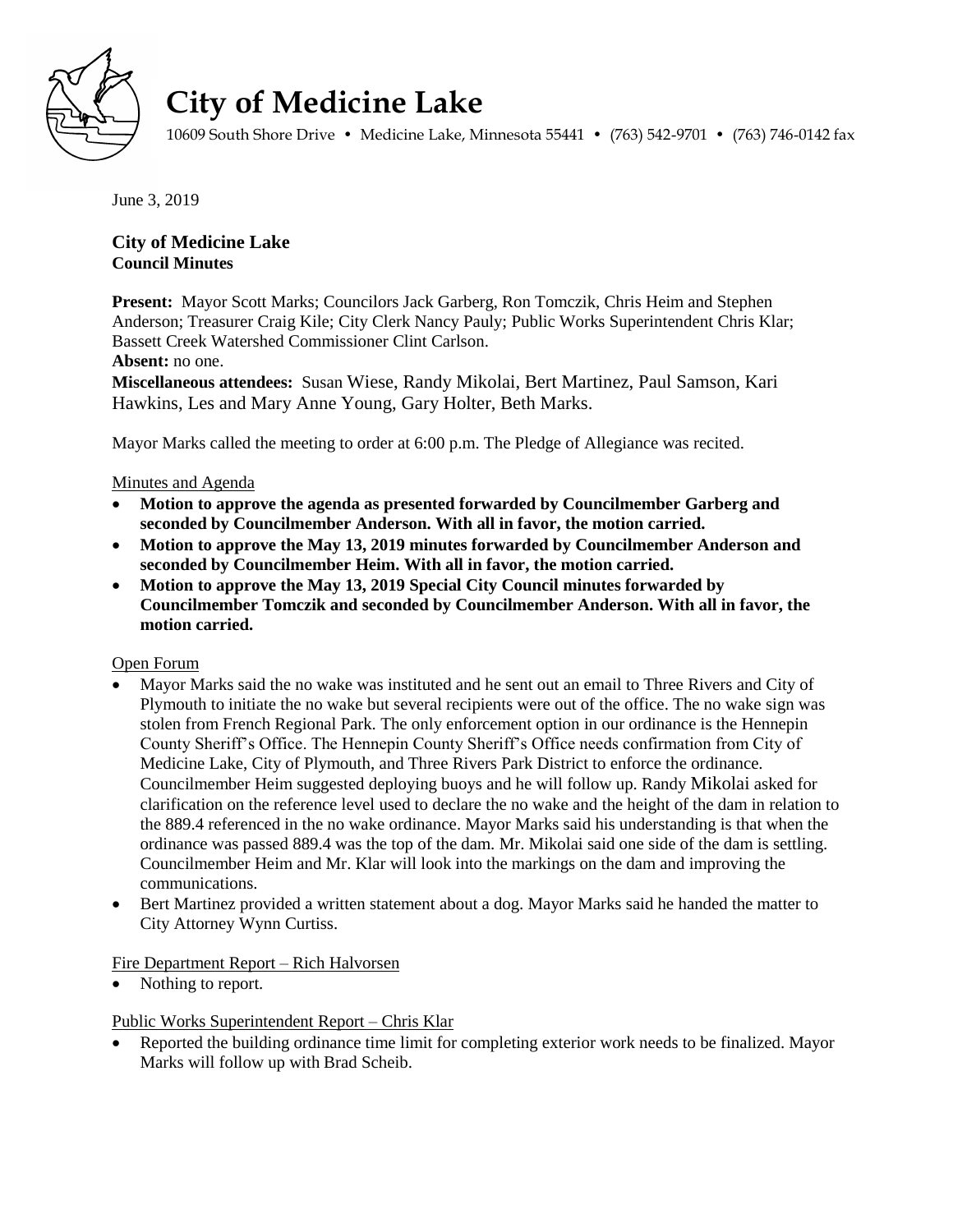- Reported we received a request to purchase the vacant lot on Colonial Circle for \$34K and up to \$8K in testing fees if the tests come back satisfactory. Council directed Mr. Klar to decline the offer as the lot is not for sale at this time.
- Reported he is officially withdrawing his support for the Jevne Park retention pond project due to the large burden on the tax payers of the city for the maintenance, infrastructure damage that will occur during construction and added cost over runs. He said the numbers he is being quoted are higher than those noted in the study. There will be damage to the worst portion of the city's streets. There will be the equivalent of 270 truckloads and BCWMC won't pay to fix the road. Councilmember Heim said we all wanted to understand the ongoing costs of this project. Mr. Carlson said he doesn't want to put risk on the city but they are still gathering information. SEH and Barr are willing to provide estimates. Mr. Klar said we also need to consider the ongoing maintenance costs. Mayor Marks said when we have the numbers we will look at them and see what is feasible. Councilmember Heim said we can't move the project forward until we understand the costs to the city.
- Reported the sewer main at 13 Kaiser Avenue should be inspected in the next month.
- Reported there have been a lot of donations for plants for the parks and he donated his time to do the planting. It was suggested that there be community volunteer event to plant flowers.
- Councilmember Garberg suggested renaming the property at Peninsula Road and South Shore Drive to Medicine Lake Memorial Park.

Bassett Creek Watershed Management Commission Report – Clint Carlson

Reporting nothing additional to report.

Treasurer's Report – Craig Kile

- Receipts in reporting period: \$482
- Receipts year to date: \$13,929
- Disbursements in reporting period: \$26,619
- Disbursements year to date: \$56,667
- **Motion to approve the summary spending, receipts and cash balances through June 2, 2019 forwarded by Councilmember Heim and seconded by Councilmember Garberg. With all in favor, the motion carried.**

#### Officer Reports:

Councilmember Garberg

Reported nothing additional to report.

#### Councilmember Tomczik

 Asked about the timeline for 161 Peninsula Road. Mayor Marks said Wynn Curtiss is looking at it as variances can expire.

#### Councilmember Heim

Reported nothing to report.

#### Councilmember Anderson

Reported nothing to report.

#### Mayor Marks

- Reported he has been talking with Brad Scheib and Wynn Curtiss about our dog ordinance. It needs to be updated to be in line with State code.
- Reported he received an anonymous \$1,000 donation to the fire department in honor of Tom Chapman.